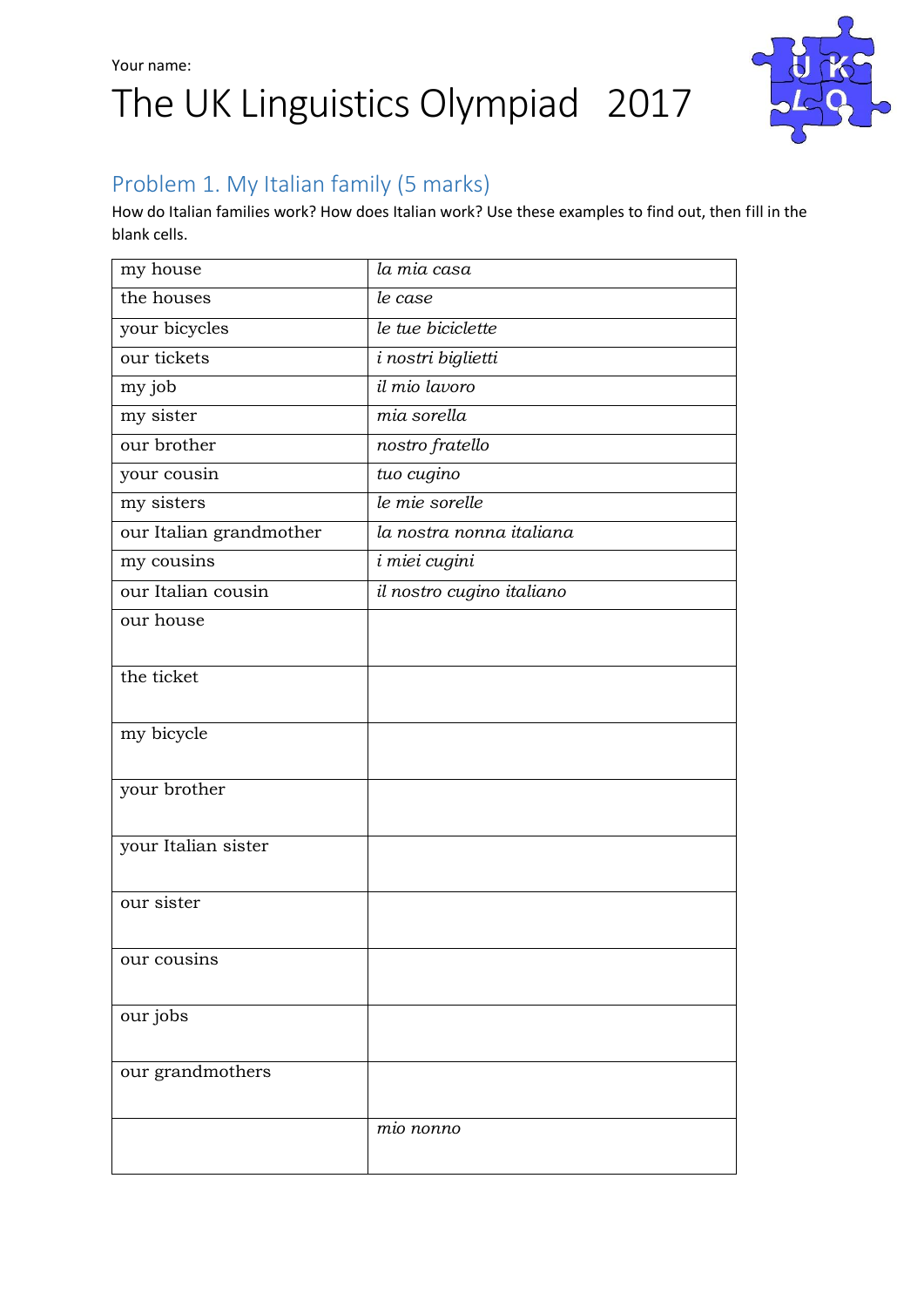# The UK Linguistics Olympiad 2017



#### Solution and marking

Scoring:

- 1 point for each correct word (max 27)
- $\bullet$  Score positively  $-1$  for each target word, ignore extra non-target words
- Score generously if different scores are possible, choose the highest.
- But give no credit for partially right words, e.g. right root but wrong suffix.

| my house                   | la mia casa               | points         |
|----------------------------|---------------------------|----------------|
| the houses                 | le case                   |                |
| your bicycles              | le tue biciclette         |                |
| our tickets                | i nostri biglietti        |                |
| my job                     | il mio lavoro             |                |
| my sister                  | mia sorella               |                |
| our brother                | nostro fratello           |                |
| your cousin                | tuo cugino                |                |
| my sisters                 | le mie sorelle            |                |
| our Italian<br>grandmother | la nostra nonna italiana  |                |
| my cousins                 | i miei cugini             |                |
| our Italian cousin         | il nostro cugino italiano |                |
| our house                  | la nostra casa            | 3              |
| the ticket                 | il biglietto              | $\overline{2}$ |
| my bicycle                 | la mia bicicletta         | 3              |
| your brother               | tuo fratello              | $\overline{2}$ |
| your Italian sister        | la tua sorella italiana   | $\overline{4}$ |
| our sister                 | nostra sorella            | $\overline{2}$ |
| our cousins                | i nostri cugini           | 3              |
| our jobs                   | i nostri lavori           | 3              |
| our grandmothers           | le nostre nonne           | 3              |
| my grandfather             | mio nonno                 | $\overline{2}$ |
|                            |                           |                |